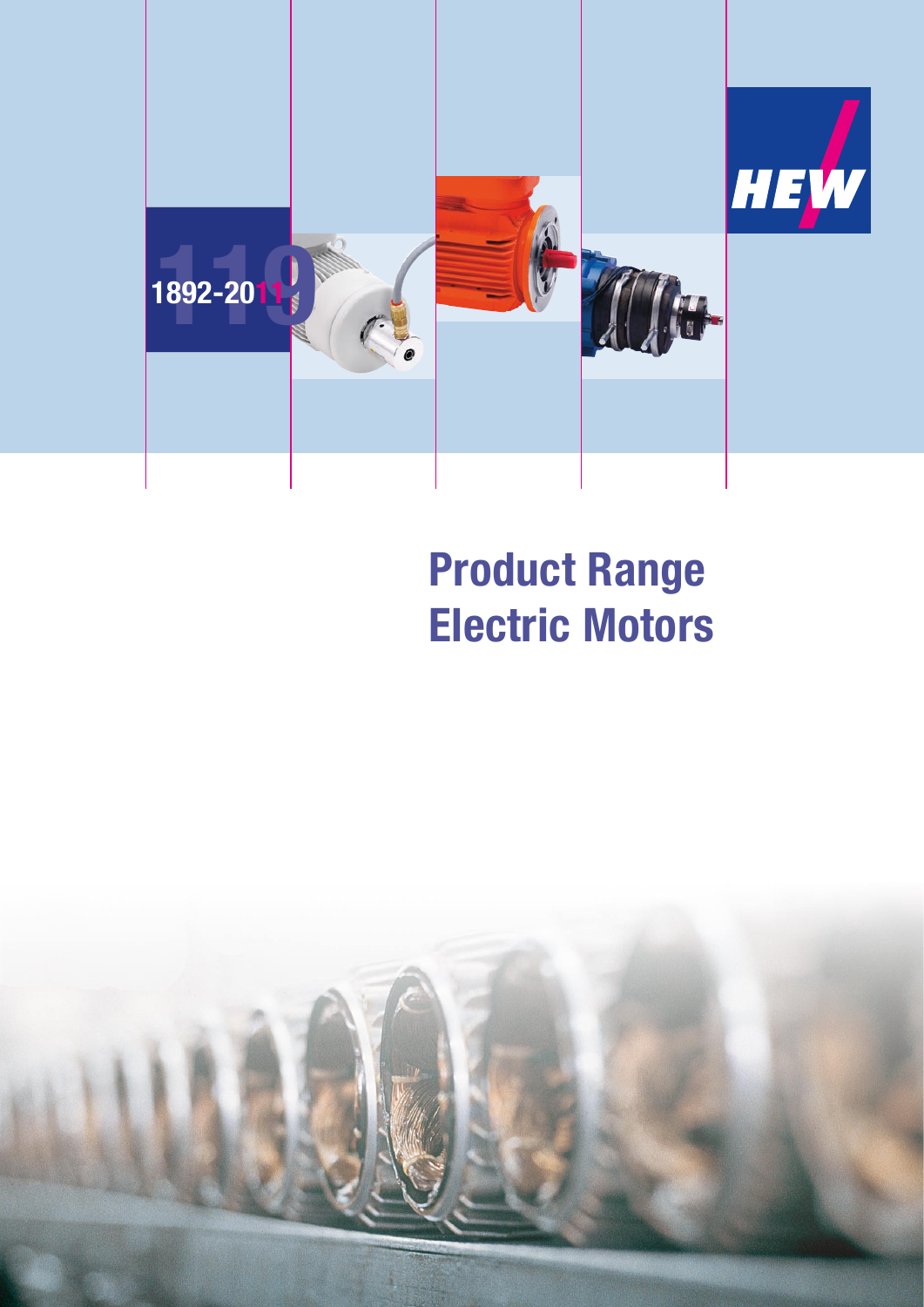

**Standard and special version synchronous three-phase motors. Switchable pole asynchronous three-phase motors Switchable pole asynchronous three-phase** 

**Sizes 63 - 180 Thermal class: F or H**

**Protection class: IP54 – IP66**

**motors (fan drives)** 

Standard and special versions on the basis of the IEC motor series can be supplied. According to the customer´s requirements, the housing can be made of die-cast aluminium, extruded aluminium or cast iron. Special mechanical and electrical designs are our speciality. These include switchable pole motors, regulated motors with feedback systems for frequency inverter operation.

In addition, we develop special motors, for example for the food industry, medical technology, chemical industry and their suppliers, as well as drives for mixers, packaging and filling machinery.



## **Reluctance motors**

**Sizes 63 - 112 Thermal class: F or H Protection class: IP54 – IP66**

Reluctance motors combine the characteristics of asynchronous and synchronous motors. Their special features are a rotor with distinct poles and a squirrel cage. Because of this, reluctance motors start up asynchronously and then switch over to synchronous mode. They then run at synchronous speed until the reaction torque (synchronous breakdown torque or pull-out torque) is exceeded. This characteristic makes reluctance motors interesting for many drive applications which previously employed the more complex servo technology or asynchronous motors with encoder systems. These are mainly systems where synchronous running is required for several drive units, or where constant speed is required under different loads. A further advantage is their robust, maintenance-free design.

### **Mechanical design**

As reluctance motors use a normal asynchronous motor stator, in principle all the mechanical versions which are available for asynchronous motors can be realised.

In addition, the motors can optionally be equipped with a mechanical spring-loaded brake (for preference with a noise-reduced design).

### **Electrical design**

As standard, HEW manufactures the insulation system in thermal class F. High quality lacquered wire is used and the windings are produced with phase insulation. This guarantees high electrical strength against loads due to switching voltages and when used with frequency inverters.

The motors can be optionally equipped with PTC or thermostatic switches as motor protection.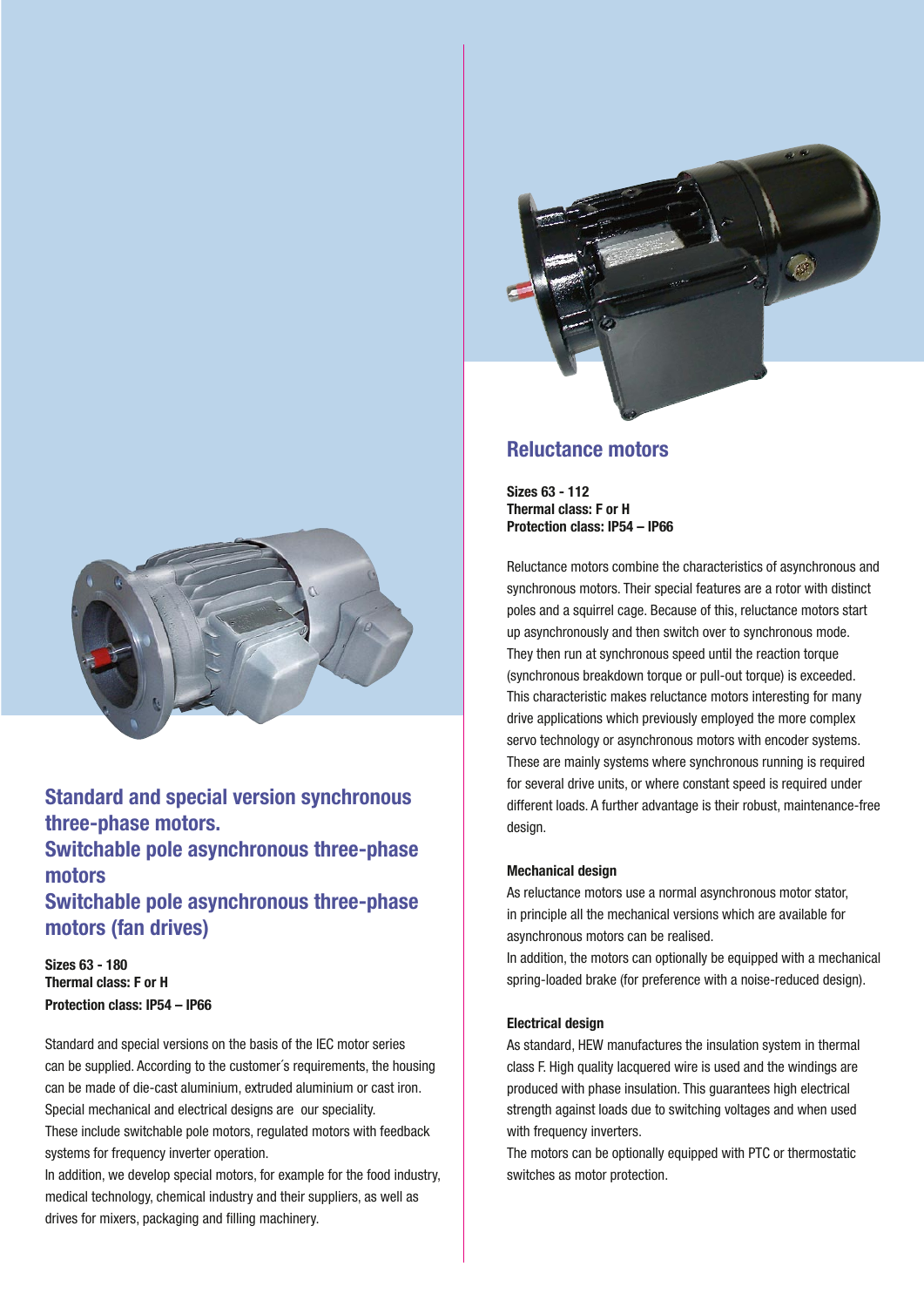

# **Rotating field magnets**

**Sizes 63 - 160 Thermal class: F or H Protection class: IP54 – IP66**

Rotating field magnets are special version three-phase squirrel cage motors. They are electrically designed so that they develop their greatest torque (standstill torque) at their rated voltage and with no rotation (braked shaft).

Two versions are available:

- unventilated version (IC 410)
- externally ventilated version (IC 416)

The motors can be used for continuous operation with standstill torque (S1 operation) or with 3 x their standstill torque (delta switching) in intermittent operation (S3-25%).

#### Special versions

As a special version, rotating field magnets are also available for operation with single-phase mains. As a further option, the motors can also be equipped with a spring-loaded brake.



## **Single-phase motors**

**Sizes 63 - 90 Thermal class: F or H Protection class: IP54 – IP55**

Single-phase can be operated on single phase 230 V mains. Sizes 63 - 90 are available. The following versions can be selected, depending on the required starting torque:

## **Single phase motors with operating capacitors, type REBK**

With similar sizes and number of poles these motors provide the same power as three-phase motors, but with a relatively low starting torque. They are therefore particularly suitable for drive units which require a low starting torque, or which do not start under load. The condenser remains permanently connected. The motors are not suitable for use with long idling periods, as the permissible temperature limits may be exceeded.

## **Single phase motors with starting and operating capacitors, type REBK ... AR**

This version combines the high power of the REBK type with a high starting torque. After the motor has run up to operating speed, the starting condenser is disconnected by means of a starter relay or centrifugal switch.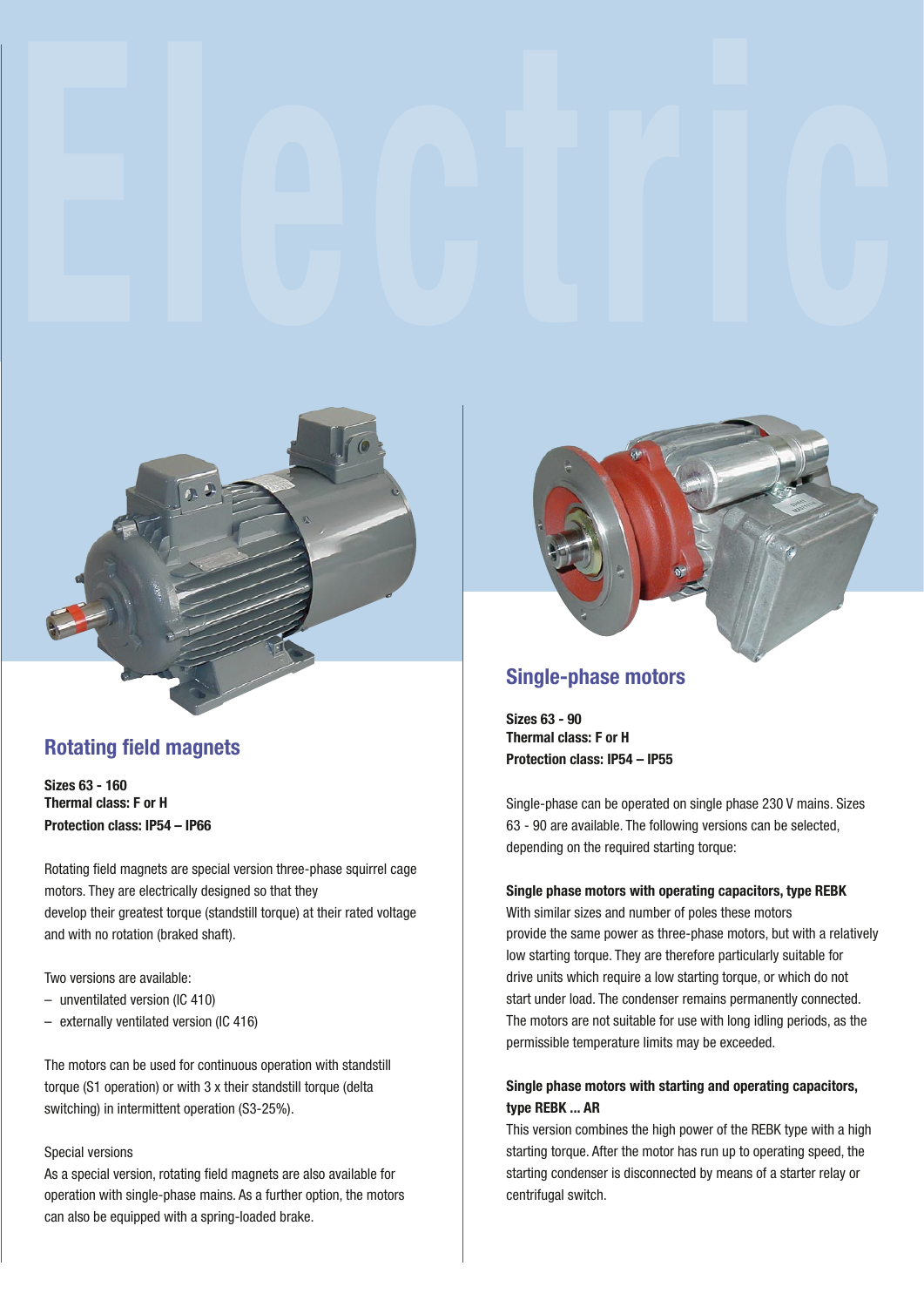

# **Asynchronous three-phase brake motors**

## **Sizes 63 - 180 Thermal class: F or H Protection class: IP54 – IP66**

HEW brake motors are three-phase or single phase asynchronous motors, which are equipped with a mechanical brake. The motor windings are not subjected to thermal load during braking. Available in sizes 63 - 180

The brake motors are used for hoist and transportation drives, machine tools, packaging machinery, transportation and conveyor technology, positioning drives etc.

The brake motors can be supplied with the following brakes:

- Electromagnetically released spring-loaded brakes, type B
- Electromagnetically actuated brakes, type EB
- Electromagnetically released permanent magnet brakes, type PB
- Noise-reduced double brakes with manual release, specially designed for use in theatre applications.



**Explosion-protected asynchronous three-phase motors Sizes 63 - 315**

## **Explosion-protected**

**asynchronous three-phase brake motors Sizes 63 - 225**

**Thermal class: F or H Protection class: IP54 – IP66 Ignition protection type: T4 , T5-T6**

HEW DEx (ingnition protection type "pressure-resistant encapsulation") three-phase motors are approved according to the latest ATEX regulations by the PTB in Brunswick.

In addition, the following special solutions are available in this series:

- · Switchable pole motors
- · Brake motors
- · Externally ventilated motors
- · Motors with feedback systems for frequency inverter operation

The motors are equipped with PTC sensors. As an option, thermostatic switches can also be used.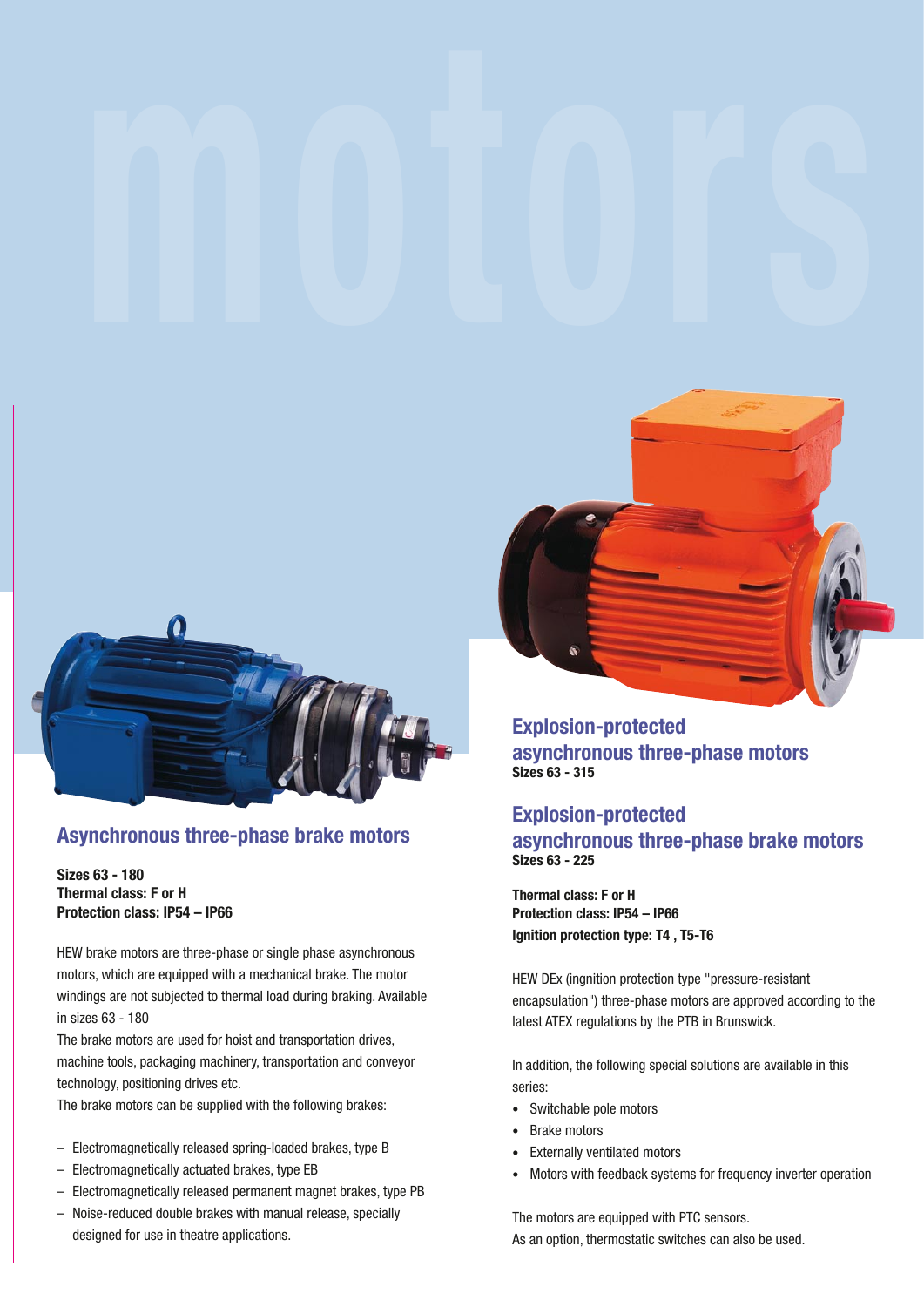

## **Submersible motors**

**Sizes 90 - 160 Thermal class: F or H Protection class: IP68**

HEW submersible motors are specially designed for use under water. In combination with a gear unit, the motors comply with protection class IP 68 and can be used in water depths of up to 12 metres. An optimised cast iron barrel casing with few corners and edges is used as the motor housing. Thanks to its robust construction, the drive unit has a long service life. A pre-assembled 15 m motor cable is sealed into the motor and allows easy connection on site. The windings are provided with phase-coil insulation, which makes them suitable for operation with a frequency inverter. The drive units can be optionally equipped with a PTC sensor or a bi-metal thermostatic switch. The drive units are available for power ranges from 1.1 to 30.0 kW.

As a special version, the motors can be supplied with a closed braking system or a standstill heater.

Other special versions are available on request.



# **Hygiene motors**

**Sizes 63 - 90 Thermal class: F or H Protection class: IP66 – IP68**

Above all in the sensitive production areas of foodstuffs technologies, i.e. for the production of foods and beverages, the highest demands are placed on hygienic conditions. This also applies to production in the chemical and pharmaceutical industries. Here, even sterile production environments are often required.

The construction of conventional motors often resulted in problems for the designers of such production facilities, as these motors are usually equipped with cooling fins and fans, in which dirt can accumulate, which cannot be completely removed because of poor accessibility. As a result, there is the possibility of growth of pathogens. As well as this, in the past, cleaning of the production facilities was often made difficult by these features.

This problem is now eliminated by new HEW hygiene motors. The special motors of the GUF series were designed with completely closed surfaces which have no edges, depressions or grooves. Because of this they are very easy to clean and prevent the growth of pathogens and bacteria on their surfaces. The motors are optionally available in V2A stainless steel or aluminium versions. Pre-assembled motor cables of various lengths enable easy connection on site. The windings are provided with phase-coil insulation, which makes them suitable for operation with a frequency inverter.

The drive units can be optionally equipped with a PTC sensor or a bi-metal thermostatic switch. The drive units are available with a power range from 0.09 - 1.5 kW.